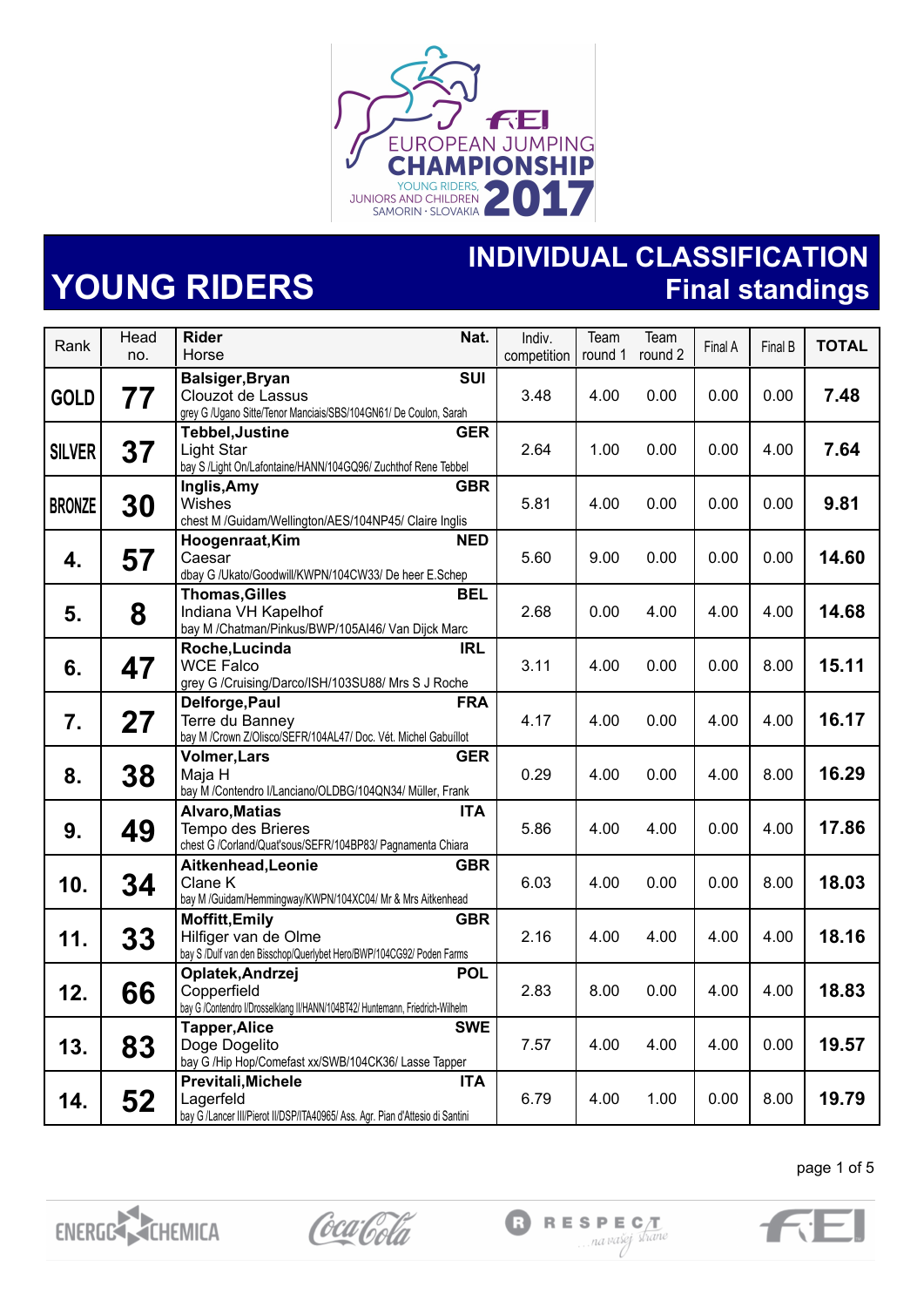| Rank | Head<br>no. | <b>Rider</b><br>Nat.<br>Horse                                                                                                                | Indiv.<br>competition | Team<br>round 1 | Team<br>round 2 | Final A        | Final B        | <b>TOTAL</b> |
|------|-------------|----------------------------------------------------------------------------------------------------------------------------------------------|-----------------------|-----------------|-----------------|----------------|----------------|--------------|
| 15.  | 78          | <b>SUI</b><br>Du Couedic, Laetitia<br>Cheyenne 111 Z<br>bay M /Chatman/Calimero/ZANG/103IT13/ Ecurie de la Renfile Sa                        | 2.79                  | 8.00            | 1.00            | 4.00           | 8.00           | 23.79        |
| 16.  | 61          | Gulliksen, Johan-Sebastian<br><b>NOR</b><br>Via vd Karmenhoek Z<br>bay G /Via Veneto/Landadel/ZANG/104GL26/ Geir Gulliksen                   | 0.00                  | 4.00            | 12.00           | 0.00           | 8.00           | 24.00        |
| 17.  | 32          | <b>GBR</b><br>Allen, Millie<br><b>Balou Star</b><br>bay S /Balou du Rouet Z/Quick Star/OLDBG/103LV32/ Oppermann, Udo                         | 3.06                  | 5.00            | 1.00            | 4.00           | 12.00          | 25.06        |
| 18.  | 24          | <b>ESP</b><br>Salom Abeldo, Sara<br><b>Clear Concert</b><br>bay G /Clearway/103MU55/ Sara Salom Albeldo                                      | 4.23                  | 5.00            | 4.00            | 4.00           | 17.00          | 34.23        |
| 19.  | 16          | <b>DEN</b><br>Hallundbaek, Emil<br>Chalisco<br>bay G /Chacco-Blue/Quidam de Revel/OS/104CU27/ Haregabgård Aps                                | 1.45                  | 8.00            | 4.00            | 16.00          | 8.00           | 37.45        |
| 20.  | 81          | <b>SWE</b><br>Björklund, Viggo<br>Vincero<br>bay G /Emmerton/Robin Z/SWB/103EI34/ Ulla Ek                                                    | 5.31                  | 5.00            | 0.00            | 16.00          | 12.00          | 38.31        |
| 21.  | 45          | Duffy, Michael G<br><b>IRL</b><br>Lapuccino<br>chaap S /SIEC Livello/ISH/104FD99/ Carl Hanley Sporthorses GmbH                               | 2.54                  | 5.00            | 4.00            | 4.00           |                |              |
| 22.  | 6           | Van Gelderen, Boy-Adrian<br><b>BEL</b><br><b>Be Cool</b><br>bay G /Vanoverbeek/U2 van de Mespel/KWPN/103II98/ Van Gelderen Boy-Adriaan       | 2.87                  | 0.00            | 9.00            | 8.00           |                |              |
| 23.  | 23          | Jimenez-Carmona Gonzales, Palom<br><b>ESP</b><br>Sherie Star<br>black M /Diamant de Semilly/Jalisco B/SEFR/103ZC30/ Paloma Gonzalez Portillo | 6.97                  | 4.00            | 0.00            | 12.00          | $\overline{a}$ |              |
| 24.  | 9           | <b>BEL</b><br>Mathy, Laura<br>Penta<br>bay M /Perigueux/Natiello/HANN/103MW57/ Ecurie Francois Mathy                                         | 8.46                  | 7.00            | 0.00            | 9.00           |                |              |
| 25.  | 53          | <b>ITA</b><br>Gerardi, Tommaso<br>Venusz<br>bay M /Charisma II/Dengeleg/HUNWB/102PM53/ Argentano Marcello                                    | 4.45                  | 8.00            | 4.00            | 12.00          |                |              |
| 26.  | 64          | Jerring, Cathrine<br><b>NOR</b><br>C'est Moi<br>bay G /Verdi/Animo/KWPN/104PC34/ Jerring Family                                              | 5.89                  | 8.00            | 0.00            | EL             |                |              |
| 27.  | 31          | Saywell, Jake<br><b>GBR</b><br>Havinia van de Rosho<br>grey M /Cicero Z/Lacantus/BWP/104FZ60/ Rachel Gascoine                                | 2.40                  | 0.00            | 0.00            | <b>DSQ</b>     |                |              |
| 28.  | 60          | <b>Hegre, Amalie</b><br><b>NOR</b><br>Remedy<br>bay M /Ladiesdream/Centauer Z/103KC54/ Hanne-Lill Steen                                      | 3.13                  | 8.00            | 4.00            | $\overline{a}$ |                |              |
| 29.  | 59          | Van Erp, Jarno<br><b>NED</b><br>Al Capone<br>chest S /Lupicor/Concorde/KWPN/104KB51/ J. Boele-de Haan & R. van Erp                           | 7.92                  | 8.00            | 0.00            | $\blacksquare$ |                |              |
| 30.  | 46          | <b>Slattery, Sofie</b><br><b>IRL</b><br>Valentine du Bois Pi<br>bay M /Arpad des Six Censes, Sbs/103EP79/ Ecurie Dehalais                    | 4.05                  | 4.00            | 8.00            |                |                |              |
| 31.  | 79          | <b>Buhofer, Simone</b><br>SUI<br><b>Flying Girl</b><br>bay M /Querlybet Hero/Darco/BWP/103OG65/ Buhofer Philipp                              | 4.83                  | 4.00            | 8.00            |                |                |              |
| 32.  | 55          | Grunsven, Jens van<br><b>NED</b><br>Cika<br>chest M /--/104DE05/ Stal van Grunsven B.V.                                                      | 8.85                  | 5.00            | 4.00            |                |                |              |
| 33.  | 39          | <b>GER</b><br><b>Wolf, Cedric</b><br>Cho Chang J<br>bay M /Chacco Blue/Grand Amour/OLDBG/105AR68/ Wolf, Cedric                               | 2.93                  | 9.00            | 8.00            |                |                |              |



Coca Cola





page 2 of 5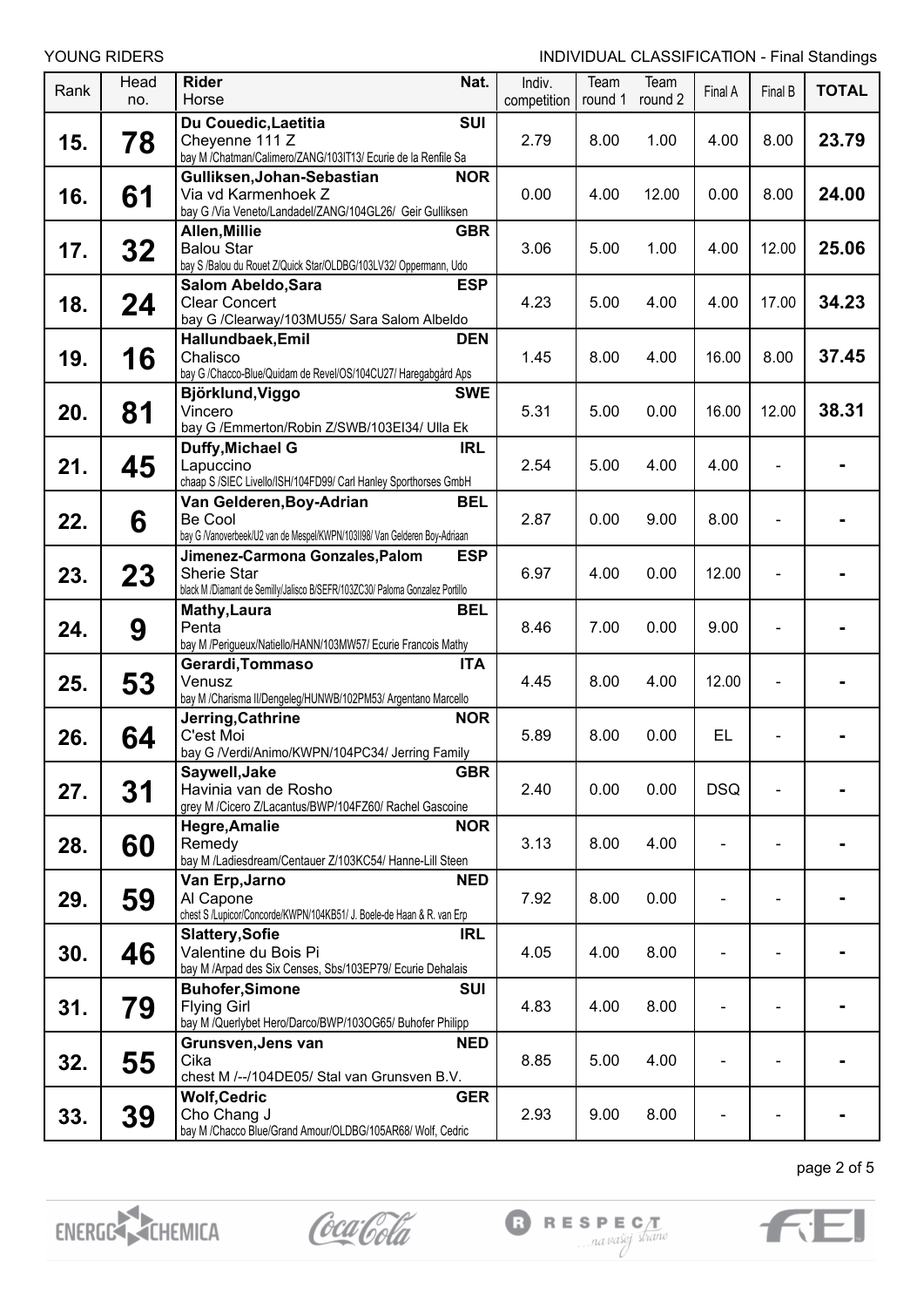| NG RIDERS |  |
|-----------|--|

| Rank | Head<br>no. | <b>Rider</b><br>Nat.<br>Horse                                                                                                                   | Indiv.<br>competition | Team<br>round 1 | Team<br>round 2 | Final A | Final B | <b>TOTAL</b> |
|------|-------------|-------------------------------------------------------------------------------------------------------------------------------------------------|-----------------------|-----------------|-----------------|---------|---------|--------------|
| 34.  | 3           | <b>AUT</b><br>Koller, Felix<br>Captain Future<br>bay G /Cristallo/Piano II/WESTF/104OK61/ Mag. Gottfried Hochreiter                             | 4.11                  | 4.00            | 12.00           |         |         |              |
| 35.  | 50          | Franchi, Guido<br><b>ITA</b><br>Lucaine<br>bay G /Lenardo/Salamander/WESTF/104CO43/ Az. Agr. Pian d'Atteso di Santini F                         | 4.32                  | 4.00            | 12.00           |         |         |              |
| 36.  | 54          | <b>LAT</b><br><b>Ulescenko, Daniels</b><br>Moon Ray<br>bay G /Cornet Obolensky/Contender/WESTF/103EN35/ JK Prevalent                            | 8.66                  | 2.00            | 10.00           |         |         |              |
| 37.  | 75          | <b>Bourguard, Anthony</b><br><b>SUI</b><br>Indiana des Abattes<br>bay M /Ishan/Gloum/CH/SUI41176/ Vernier Patrick                               | 0.38                  | 16.00           | 5.00            |         |         |              |
| 38.  | 28          | <b>FRA</b><br><b>Conde Ferreira, Camille</b><br>Pirole de la Chatre<br>bay M /Flipper d'Elle/Prince Ig'or/SEFR/103BU03/ Mme Catherine Teulieres | 5.87                  | 12.00           | 4.00            |         |         |              |
| 39.  | 80          | Wallin, Hedda<br><b>SWE</b><br>Quick Step VR<br>bay G /Hip Hop/Levantos II/SWB/104GX11/ Birgitta Valette                                        | 4.51                  | 9.00            | 9.00            |         |         |              |
| 40.  | 88          | <b>UKR</b><br>Boiarko, Kostiantyn<br>Aisha<br>dbay M /Cornado/OLDBG/104PZ77/ Rybalka Ganna                                                      | 7.77                  | 4.00            | 12.00           |         |         |              |
| 41.  | 58          | <b>NED</b><br>Thijssen, Sanne<br>Celine MZ<br>grey M /Crusador/Orame/ZANG/103WD95/ Stal Thijssen B.V.                                           | 14.27                 | 0.00            | 10.00           |         |         |              |
| 42.  | 22          | Riva Gil, Leticia<br><b>ESP</b><br>Roanne de Mars<br>chest M /Kannan/Galoubet A/SEFR/103FU59/ Haras des M                                       | 4.43                  | 8.00            | 12.00           |         |         |              |
| 43.  | 56          | <b>NED</b><br>Laseur, Megan<br><b>Bleu Bayou</b><br>grey M /Berlin/Ahorn/KWPN/103RW80/ Fam. De Romp                                             | 4.61                  | 12.00           | 8.00            |         |         |              |
| 44.  | 40          | Mytilineou, loli<br><b>GRE</b><br>Broadway<br>bay G /Vancouver/Heartbreaker/KWPN/103MB10/ Elias Stud Farm                                       | 4.28                  | 9.00            | 12.00           |         |         |              |
| 45.  | 65          | Grzegorzewski, Adam<br><b>POL</b><br><b>Torpedo des Forets</b><br>bay M /Arthur V/Reve d'Elle/SEFR/104BB98/ Damien Manitta                      | 9.30                  | 12.00           | 4.00            |         |         |              |
| 46.  | 19          | Nielsen, Christina<br><b>DEN</b><br>Griffin<br>bay S /Dario/Cavalier Royale/ISH/103KR09/ Nielsen Horses V/Helle Nielsen                         | 4.67                  | 9.00            | 12.00           | ۰       |         |              |
| 47.  | 72          | Gorbacheva, Anna<br><b>RUS</b><br>Curt<br>dbay G /Contendro I/Quinto/OLDBG/103LO23/ Gorbachev, Vitali                                           | 9.74                  | 1.00            | 16.00           |         |         |              |
| 48.  | 29          | Xhemal, Jean<br><b>FRA</b><br>Reine de Maucourt<br>grey M / Robin II Z/Nidor Platiere/SEFR/103ZO80/ M. Jean-Albert Louis                        | 7.19                  | 12.00           | 8.00            |         |         |              |
| 49.  | 36          | <b>Houston, Philip</b><br><b>GER</b><br>Chalanda<br>bay M /Chacco-Blue/Balou du Rouet/OS/103JL72/ Houston, Philip                               | 3.42                  | 12.00           | 12.00           |         |         |              |
| 50.  | 76          | Paillot, Emilie<br><b>SUI</b><br>Caja<br>bay M /Cornet Obolensky/Grannus/WESTF/104BH59/ Ecurie des Grands-Champs SA                             | 3.89                  | 12.00           | 12.00           |         |         |              |
| 51.  | 4           | Goess-Saurau, Josefina<br><b>AUT</b><br>Phantastic<br>bay S /Paramount/Lerano/HOLST/103EW02/ Katja Goess-Saurau                                 | 4.42                  | 16.00           | 8.00            |         |         |              |
| 52.  | 67          | Szmytka, Michalina<br><b>POL</b><br>Comet<br>bay G /Contendro I/Acord II/OLDBG/104LH55/ Joanna Maluszynska                                      | 6.34                  | 12.00           | 12.00           |         |         |              |



Coca Cola





page 3 of 5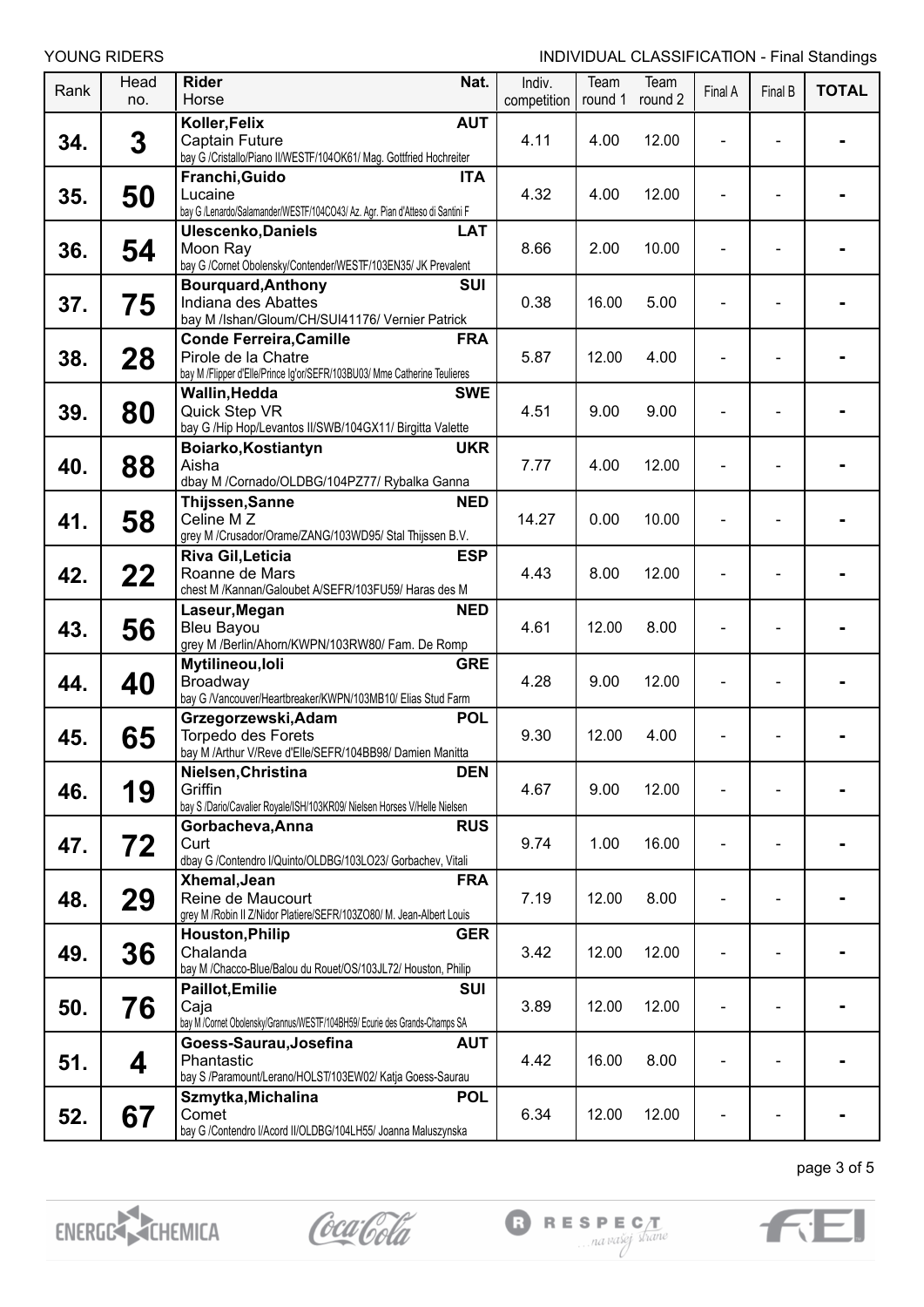| Rank | Head<br>no. | <b>Rider</b><br>Nat.<br>Horse                                                                                                                | Indiv.<br>competition | Team<br>round 1 | Team<br>round 2 | Final A        | <b>Final B</b>           | <b>TOTAL</b> |
|------|-------------|----------------------------------------------------------------------------------------------------------------------------------------------|-----------------------|-----------------|-----------------|----------------|--------------------------|--------------|
| 53.  | 11          | <b>CZE</b><br>Malkova, Katerina<br><b>Bugatti Dwerse Hagen</b><br>bay G /Balouco/Zandor Z/BWP/103MW44/ Zach Lukas                            | 7.95                  | 14.00           | 9.00            |                |                          |              |
| 54.  | 86          | Prodan, Oleksandr<br><b>UKR</b><br>Virtouse<br>bay G /One Day/105AU20/ Ganna Rybalka                                                         | 11.01                 | 13.00           | 8.00            |                |                          |              |
| 55.  | 69          | <b>POR</b><br>Ladeira, Bernardo<br>Dento<br>grey S /Cardento/Iroko/KWPN/103QM30/ BI Horses, Lda                                              | 8.02                  | 8.00            | 16.00           |                |                          |              |
| 56.  | 26          | <b>FRA</b><br><b>Goulet, Alexis</b><br>Utah Beach du Banco<br>chest G /Dollar Dela Pierre/Quick Star/SEFR/104RC76/ E.A.R.L. Jump la Chapelle | 5.60                  | 16.00           | 12.00           |                |                          |              |
| 57.  | 10          | <b>CZE</b><br>Salkova, Tina<br>Cascar<br>grey S /Cassini I/Caretino/CWB/CZE40270/ Josef Kincl jun.                                           | 6.69                  | 14.00           | 14.00           |                |                          |              |
| 58.  | 12          | De Jagerova, Katerina<br><b>CZE</b><br>Candy Boy<br>chest G /Chin Chin/C-Indoctro/OLDBG/103US25/ MUDr. Martina Jelinkova                     | 9.70                  | 13.00           | 12.00           |                |                          |              |
| 59.  | 63          | <b>NOR</b><br>Havnegjerde, Nadja<br>Dynamique DML<br>grey M /Cardento/Emilion/KWPN/104JS83/ Stall Gullik A/S, Contact person: G              | 12.28                 | 12.00           | 13.00           |                |                          |              |
| 60.  | 70          | <b>Rodrigues, Rafael Guimaraes</b><br><b>POR</b><br>Celina<br>chest M /Phin Phin/Habsburg/KWPN/104EW95/ Mário Fernando P. Sousa Carvalho     | 12.34                 | 25.00           | 5.00            |                |                          |              |
| 61.  | 13          | <b>CZE</b><br>Baraldi, Alexandr<br>Elame<br>grey G /Wallenberg/Heartbreaker/KWPN/104QJ83/ Baraldi Alexandr                                   | 10.57                 | 12.00           | 20.00           |                |                          |              |
| 62.  | 48          | Smyth, Jonathan<br><b>IRL</b><br><b>Charlton Clio</b><br>bay M /HSS Br Charlton/Clover Hill/ISH/104ZL41/ Richard Smyth                       | 8.96                  | 21.00           | 13.00           |                |                          |              |
| 63.  | 42          | Holle, Sara<br><b>HUN</b><br><b>Clintus</b><br>grey S /Clinton/Kontár xx/OLDBG/104HE17/ Dr. Szilvássy Levente                                | 11.88                 | 25.00           | 8.00            |                |                          |              |
| 64.  | 21          | Barcelo, Paloma<br><b>ESP</b><br>For Winning TR<br>bay G /Calvaro/Carprilli/BWP/103RN18/ Fralparo NV                                         | 11.37                 | 21.00           | 13.00           |                |                          |              |
| 65.  | 7           | Conter, Zoe<br><b>BEL</b><br>Zeta di Sabuci<br>bay M /Kannan/Robin Z II/MIPAAF/103TH62/ Stephex                                              | 1.19                  | 53.00           | 0.00            |                |                          |              |
| 66.  | 20          | <b>Mateos Rodriguez, Pedro Fernand</b><br><b>ESP</b><br>Apriamo Z<br>bay S /Andiamo Z/104EZ81/ Alejandro Entrecanales                        | 15.70                 | 13.00           | 28.00           | $\overline{a}$ |                          |              |
| 67.  | 62          | <b>NOR</b><br>Ljosland, Synne<br>Hope<br>grey M /Clinton/Concorde/NWP/103LO76/ Stall Myrane A.S                                              | 11.58                 | 24.00           | 24.00           |                |                          |              |
| 68.  | 84          | Gustaphson, Mikaela<br><b>SWE</b><br>Cum Laude<br>bay S / Cayetano L/Pilot/WESTF/103AY78/ Mikaela Gustaphson                                 | 44.63                 | 11.00           | 4.00            |                |                          |              |
| 69.  | 15          | Toelstang, Jessica<br><b>DEN</b><br>Bjerglunds Campari<br>grey G /Cajus/Cantona 2/DWB/102VY04/ Toelstang Family                              | 4.80                  | 16.00           |                 |                | $\overline{\phantom{0}}$ |              |
| 70.  | 44          | Duff, Anna<br><b>IRL</b><br><b>Baron XVIII</b><br>bay G /Balou du Rouet/Polydor/WESTF/104CR52/ Reitsport Wendenburg Verw.GmbH & Co           | 12.33                 | 17.00           |                 |                | $\overline{a}$           |              |
| 71.  | 85          | <b>TUR</b><br>Dalmis, Oguz<br>Its A Fact<br>bay G /Aldatus Z/Glidaw Diamond/ISH/103CY09/ Dijital Sanatlar GmbH                               | 9.85                  | 28.00           |                 |                |                          |              |



Coca Cola





page 4 of 5